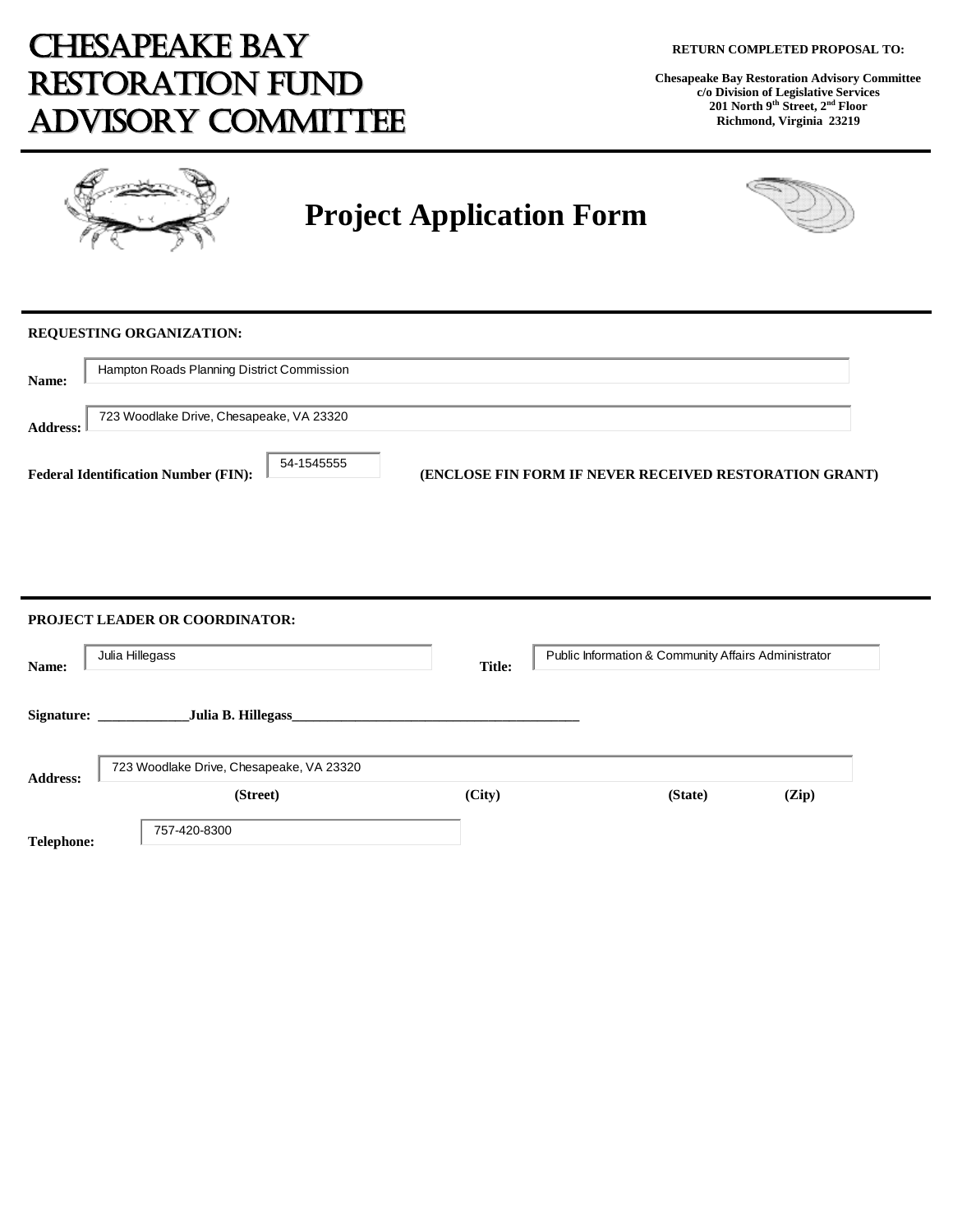The Hampton Roads Planning District Commission (HRPDC), one of 21 Planning District Commissions in the Commonwealth of Virginia, is a regional organization representing this area's seventeen local governments. Planning District Commissions are voluntary associations and were created in 1969 pursuant to the Virginia Area Development Act and a regionally executed Charter Agreement. The HRPDC was formed in 1990 by the merger of the Southeastern Virginia Planning District Commission and the Peninsula Planning District Commission.

The purpose of planning district commissions, as set out in the Code of Virginia, Section 15.2-4207 is …to encourage and facilitate local government cooperation and state-local cooperation in addressing on a regional basis problems of greater than local significance.

The HRPDC mission is to:

- Serve as a forum for local elected officials and chief administrators to deliberate and decide issues of regional importance;
- Provide the local governments and citizens of Hampton Roads credible and timely planning, research and analysis on matters of mutual concern; and
- Provide leadership and offer strategies and support services to other public and private, local and regional agencies, in their efforts to improve the region's quality of life.

The HRPDC serves as a resource of technical expertise to its member local governments. It provides assistance on local and regional issues pertaining to Economics, Emergency Management, Housing, Planning, and Water Resources, and provides a robust environmental education and outreach program through its Communications department.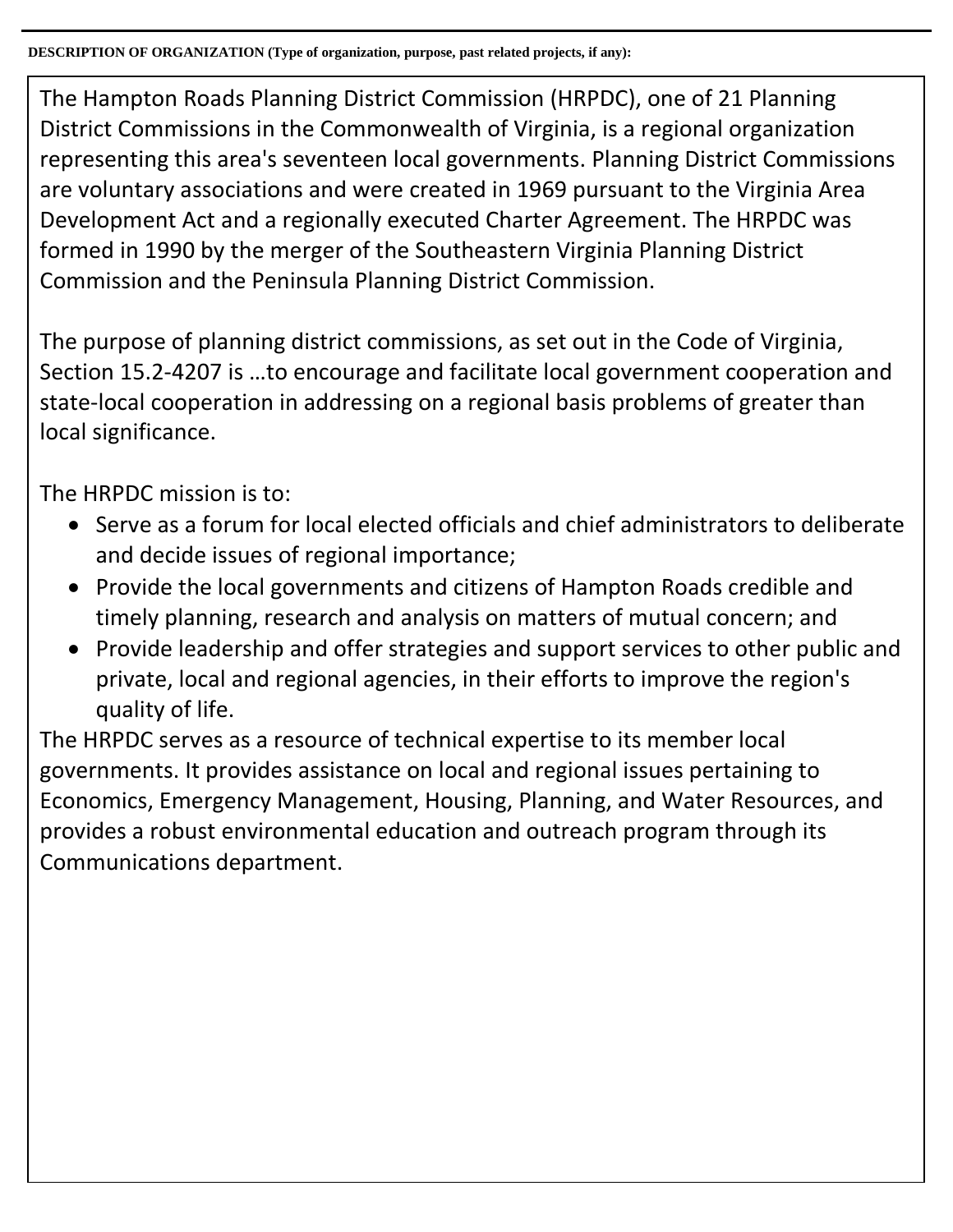### **CONTINUE DESCRIPTION OF ORGANIZATION (Type of organization, purpose, past related projects, if any):**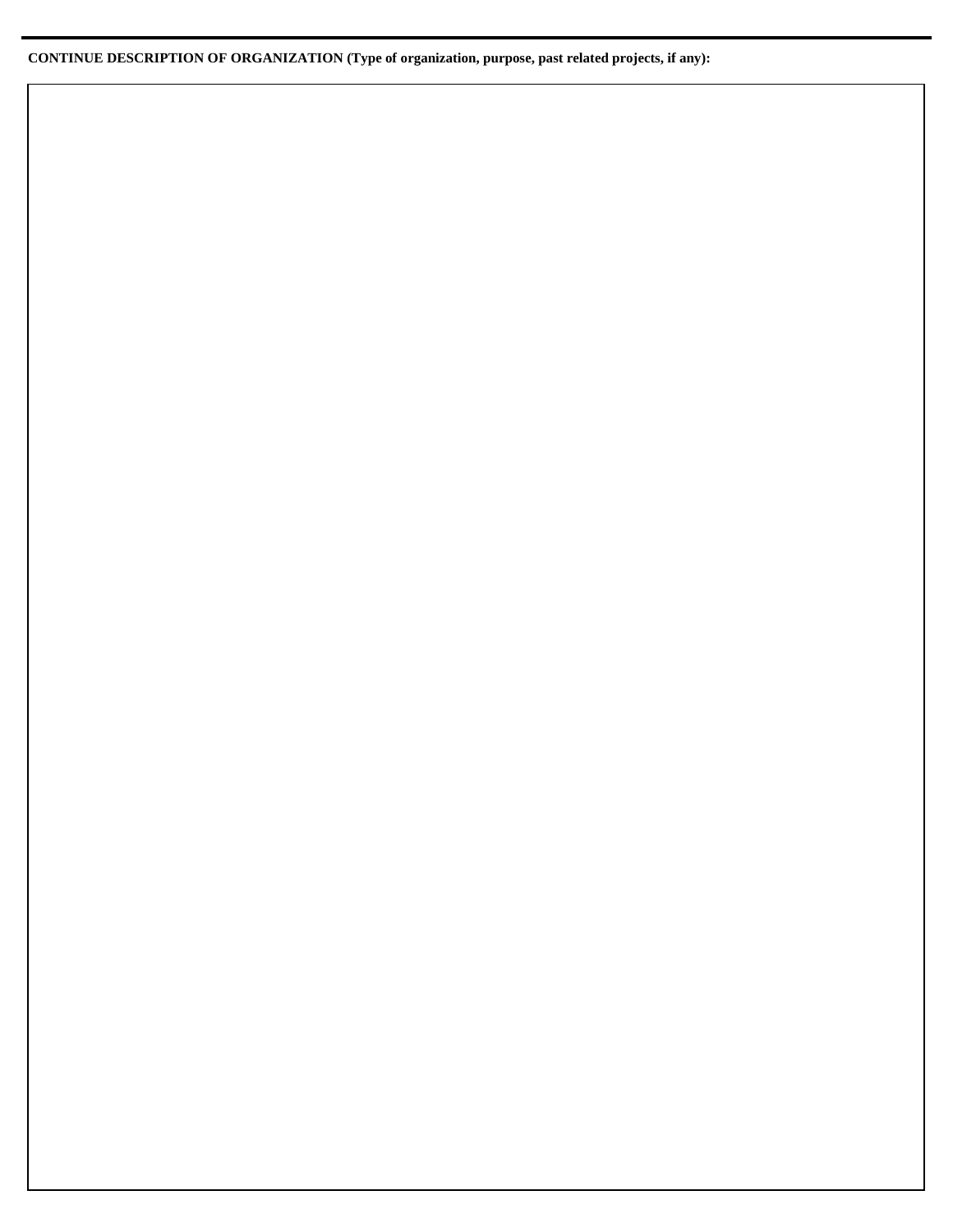**BRIEF DESCRIPTION OF PROJECT (Background, needs, goals and objectives, location, activities and participants):**

## **Hampton Roads Regional Restoration Program for the Bay**

The Hampton Roads region is home to many watersheds that feed into the Chesapeake Bay. Two priority areas have been identified by our local government partners to increase citizen engagement in environmental stewardship: Bay Star Homes, a residential pledge to action; and pet waste station installation and maintenance.

Currently, The Elizabeth River Project in coordination with the Cities of of Norfolk, Portsmouth and parts of Chesapeake, offers the opportunity to engage in "River Star Homes" – a program that encourages residents to implement environmental initiatives on private property in order to achieve a prestigious certification through environmental stewardship. Similarly, in Virginia Beach, Lynnhaven River NOW offers its "Pearl Homes" initiative. Due to the limited scope of these programs, many neighborhoods in the Bay watershed are not served by a home stewardship program and residents have reported water quality concerns and expressed their desire to participate in a program like River Star and Pearl Homes.

In order to expand such programs across the Bay watershed in Hampton Roads, the HRPDC is proposing to expand upon Norfolk's pilot efforts with the "Bay Star Homes" program. The program will be open to residents of Chesapeake, Franklin, Gloucester County, Hampton, Isle of Wight County, James City County, Newport News, Norfolk, Poquoson, Portsmouth, Smithfield, Southampton County, Suffolk, Virginia Beach, Williamsburg and York County.

The Regional Bay Star Homes program will:

- Educate residents to change behavior by reducing excess fertilizer application;
- Allow neighbors to function as a partner of area municipalities and take ownership of water quality improvement in their watershed;
- Assist the localities with pollution reduction that would otherwise enter the stormwater system;
- Address the regulatory requirements mandated by the Municipal Separate Stormwater Sewer System (MS4) permit for Phase I and Phase II localities.

Participants will register via an online registration form [\(http://askhrgreen.org/baystarhomes/\)](http://askhrgreen.org/baystarhomes/), creating a regional and local database of environmental stewards and their associated civic leagues for further targeted outreach. Each registrant must pledge to complete a series of environmental practices on their property. Pledges related to local water quality include, but are not limited to, soil testing before fertilizing, planting trees, reducing fertilizer and pesticide use, reducing lawn size, keeping yard waste out of storm drains, scooping the poop, not feeding wildlife, and more. Local partners will be able to provide references and resources for more complex practices such as living shorelines, rain gardens, etc. A welcome packet, garden flag and other educational materials will also be provided to each participant.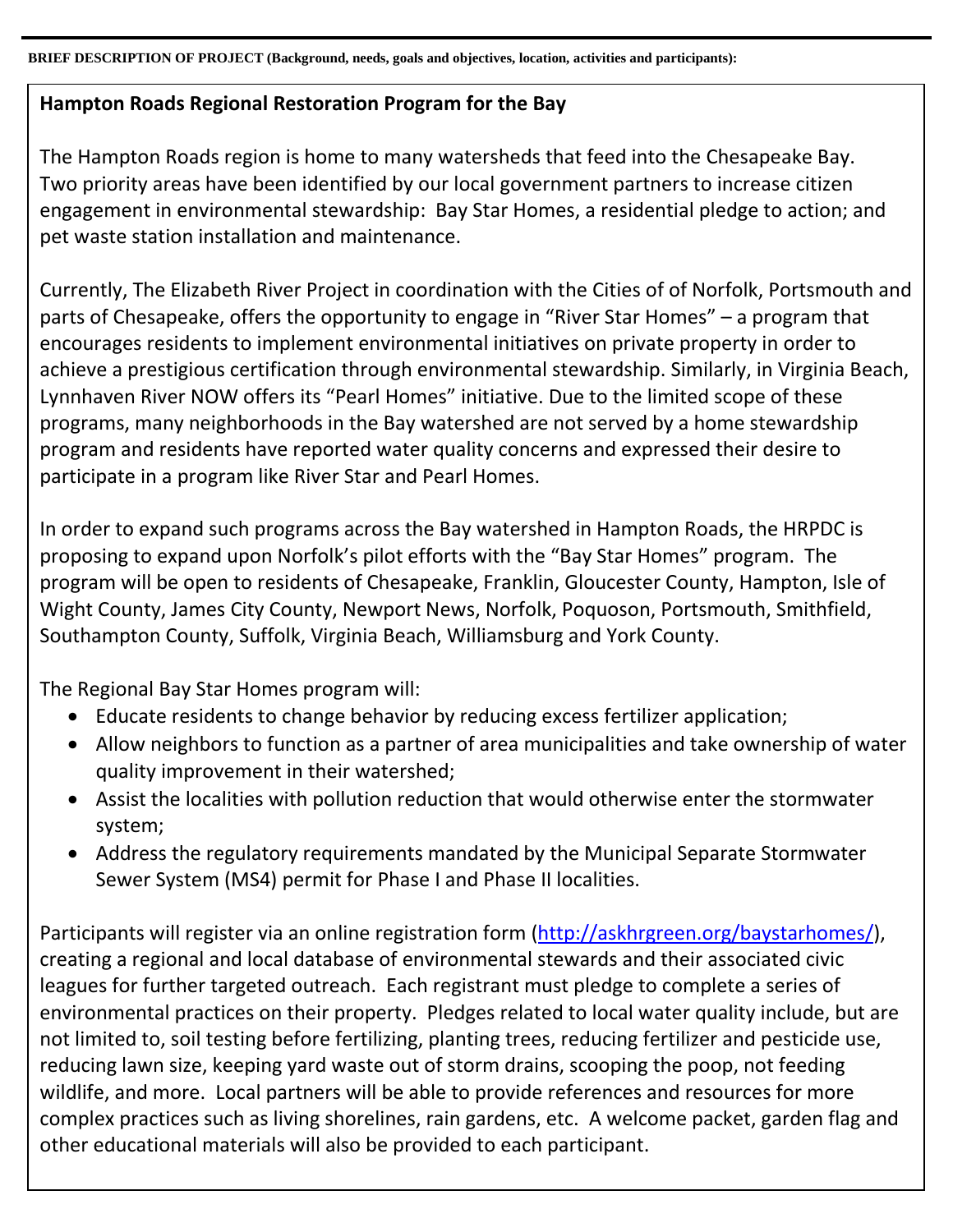Workshops will be held for southside and peninsula residents modeled after the successful "Turf Love University" and "Super Turf Saturday" programs currently utilized by James City County in partnership with the Virginia Cooperative Extension. Local experts would conduct seminars on all aspects of lawn care including how to produce healthy lawns while reducing fertilizer, pesticide, and insecticide use. Other workshop topics may include native landscaping, water conservation, rooftop disconnects, and urban nutrient management. The workshops will also help clarify the connection between stormwater infrastructure and local waterways, including the Chesapeake Bay.

Many of our Bay sub-watersheds have listed impairments for bacteria. One method for decreasing bacteria entering the watershed is educating residents about the impact of pet waste on water quality. Pet waste stations encourage residents to pick up after their pets by making it easy and convenient to do so. They are also one small thing a community can do to help keep our local waterways clean.

Scooping the poop is not only important for a clean neighborhood, it's important for our local waterways. When pet waste is not picked up, it becomes a major source of pollution in our water. Rainwater carries nitrogen and bacteria from pet waste into our storm drains and directly into our rivers, lakes, and streams. This excess nitrogen and bacteria transform the water into a cloudy, green, foul-smelling mess that lacks oxygen and becomes an aquatic dead zone. The same pollution is responsible for beach closures, fishing restrictions and warnings on eating local seafood. Installing a pet waste station is one easy way to combat water pollution in your community.

A homeowners association, property management company or civic league can apply online via http://askhrgreen.org/pet-waste-station-grant-online-application/ Bay Restoration Funds would solely be used for pet waste stations in the Chesapeake Bay watershed and will be tracked via the online registration and associated database. Long-term maintenance of the pet waste station(s) is the responsibility of the applicant. If an applicant does not comply with the maintenance agreement, the pet waste station(s) will be removed by our local government partners and made available to another applicant.

All neighborhoods, community groups and property managers with the ability to do the following tasks are encouraged to apply for a free pet waste station.

- Install the pet waste station within 45 days of receipt.
- Use some method of advertisement to promote the installation, purpose and use of the pet waste station to the residents of the neighborhood.
- Monitor the pet waste station regularly for the following items:
- o Garbage can is emptied when full
- o Pet waste bags are stocked and available for use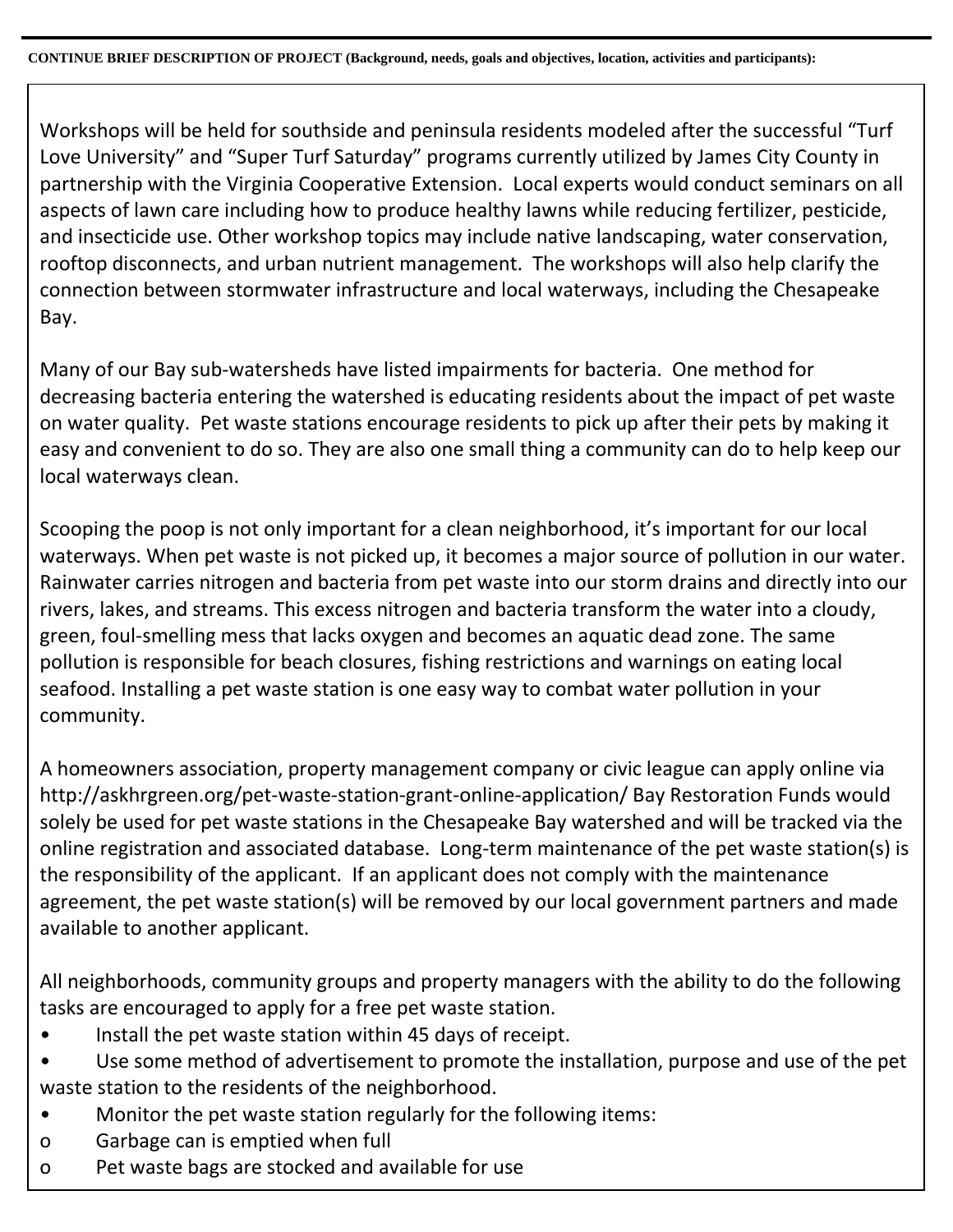**CONTINUE BRIEF DESCRIPTION OF PROJECT (Background, needs, goals and objectives, location, activities and participants):**

- o Garbage can liners are stocked and available for use
- o Pet waste bag replacements are ordered in a timely manner
- o Garbage can liners are ordered in a timely manner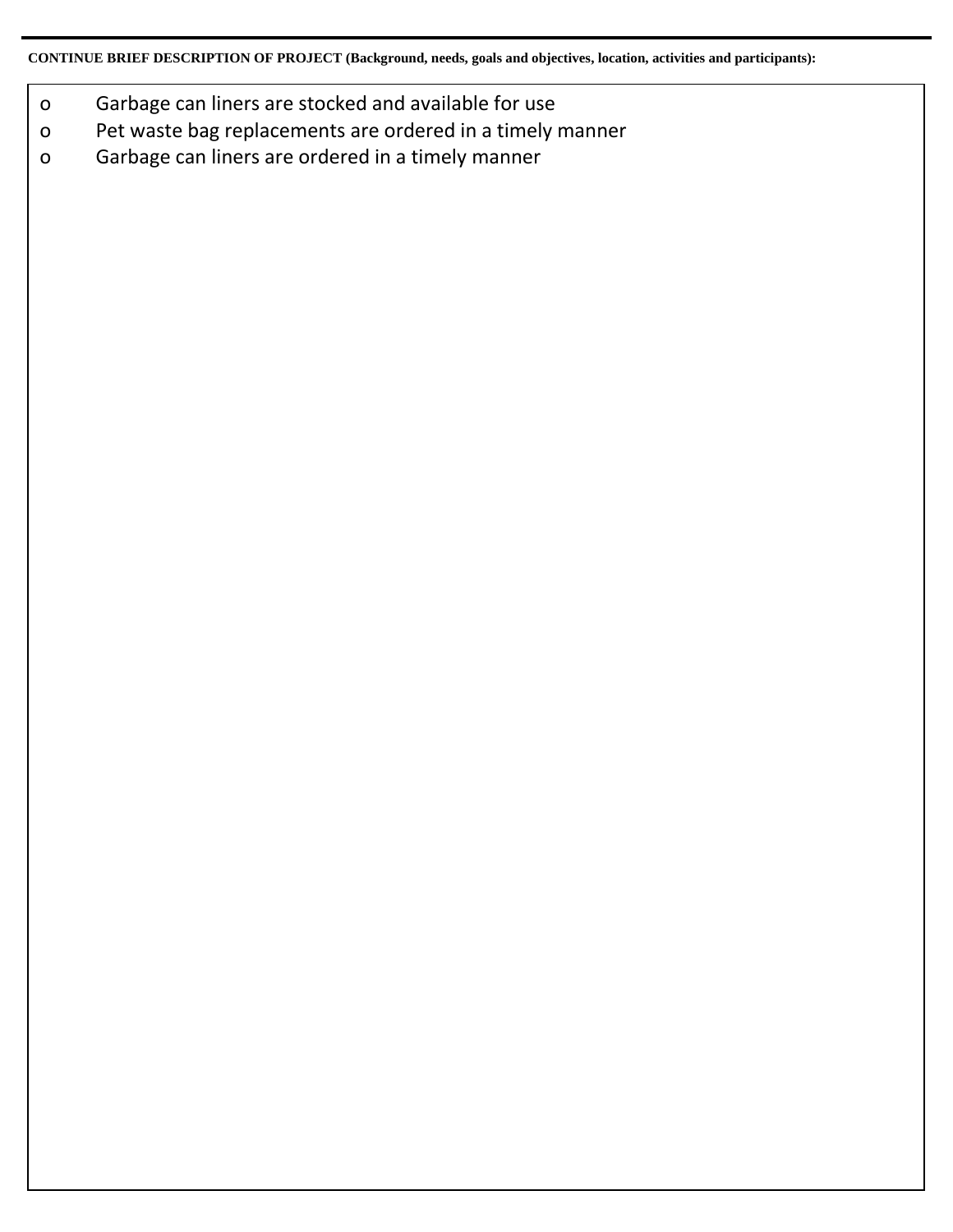**CONTINUE BRIEF DESCRIPTION OF PROJECT (Background, needs, goals and objectives, location, activities and participants):**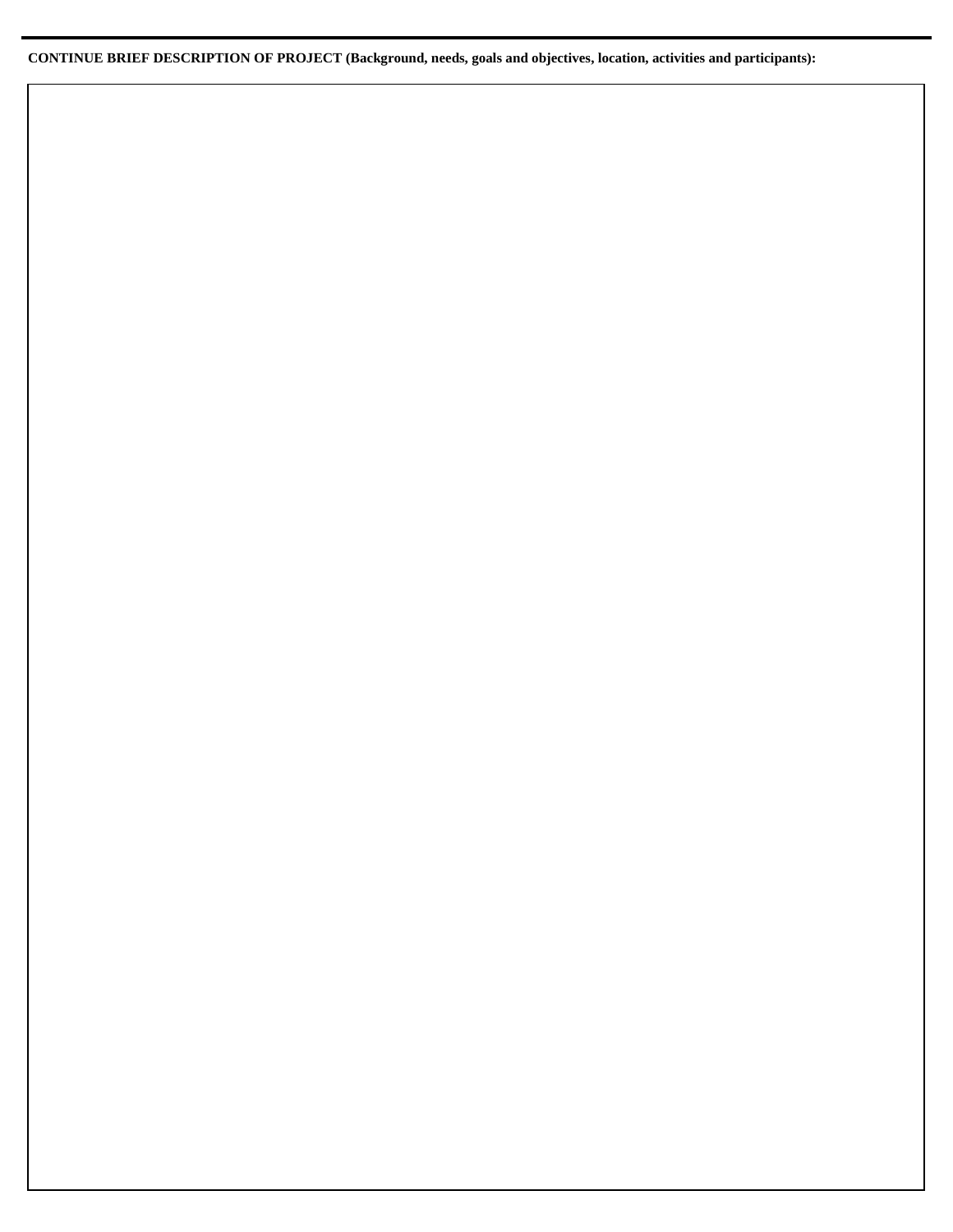#### **PROJECT BUDGET:**

| <b>Amount Requested from Restoration Fund</b> | \$18,420.00 |
|-----------------------------------------------|-------------|
| <b>Total Project Budget</b>                   | \$29,640.00 |

**(Please provide an itemized budget describing all estimated expenditures, all sources and amounts of funding; designate what budget items are proposed to receive restoration funding.)**

| <b>Expense Item</b>                                          | <b>Units</b> | Cost per unit $(\xi)$ | Cost(5)    |
|--------------------------------------------------------------|--------------|-----------------------|------------|
| 12" x 18" Bay Star Homes Flags                               | 1,000        | \$2.85                | \$2,850.00 |
| <b>Flag Poles</b>                                            | 1,000        | \$4.00                | \$4,000.00 |
| Bay Star Homes Welcome Packets                               | 1,000        | \$0.80                | \$800.00   |
| Printed Materials (rack cards)                               | 5,000        | \$0.10                | \$500.00   |
| Soil Sample Lab Processing Fee                               | 100          | \$10.00               | \$1,000.00 |
| Soil Sample Postage                                          | 100          | \$1.20                | \$120.00   |
| Professional Staff Pay for Workshops<br>(two 4-hr workshops) | 8 hours      | \$150.00              | \$1,200.00 |
| <b>Pet Waste Stations</b>                                    | 50           | \$159                 | \$7,950.00 |
| Pet Waste Stations (purchased in kind)                       | 30           | \$159                 | \$4,770.00 |
| Short term Storage<br>(in kind)                              | 2 months     | \$125                 | \$250.00   |
| <b>Facility Rental for Workshop (in-kind)</b>                | 2 locations  | \$500.00              | \$1,000.00 |
| Administrative Staff Time (in-kind)                          | 208 hours    | \$25.00 (avg.)        | \$5,200.00 |

 *(database maintenance, tracking, reporting, workshop facilitation 52 weeks @ 4 hours per week)*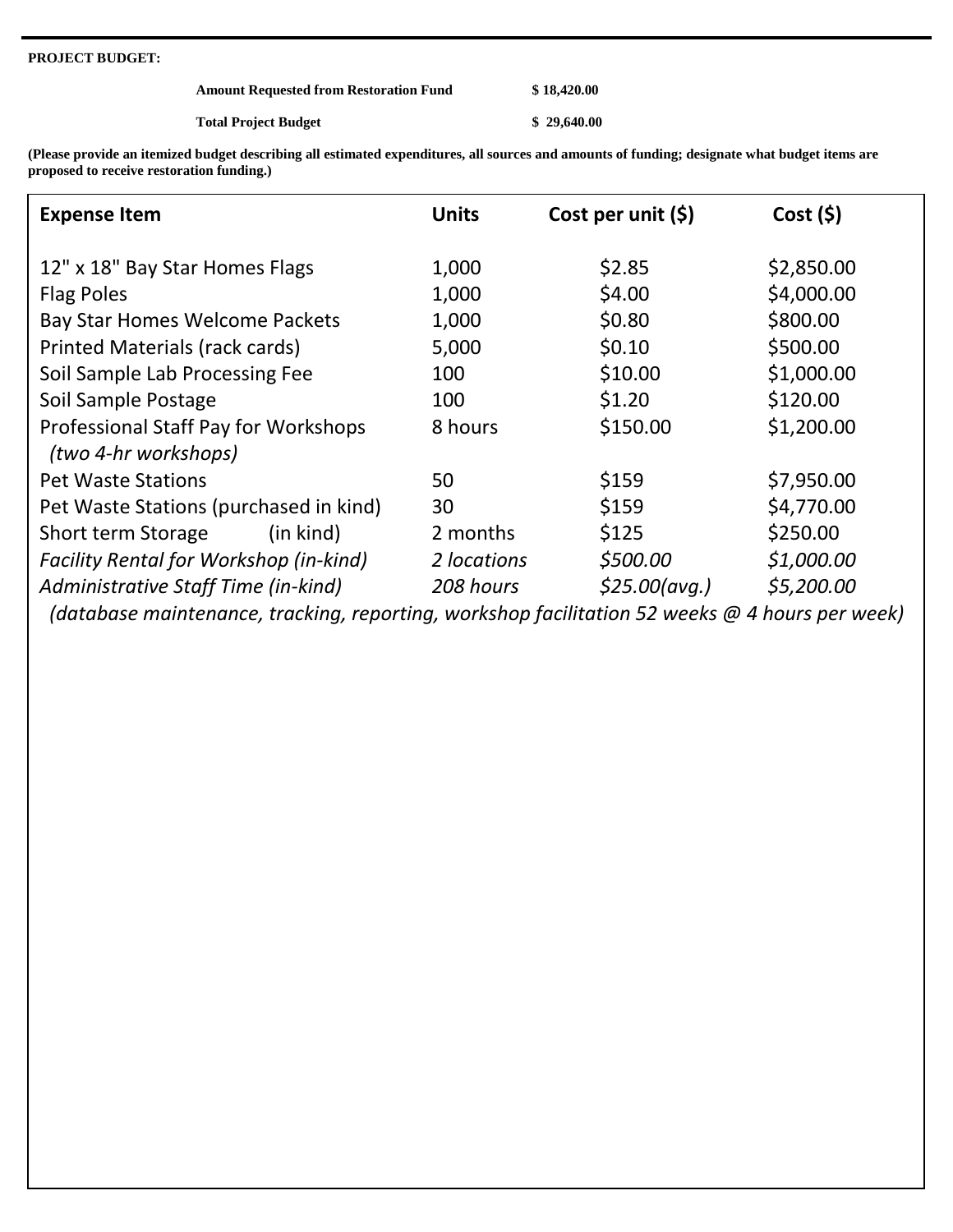| <b>April 2016</b> | Hard launch of Bay Star Homes program via media blitz utilizing<br>traditional media, public relations, social media, e-newsletters, etc.<br>through askHRgreen.org                                                         |
|-------------------|-----------------------------------------------------------------------------------------------------------------------------------------------------------------------------------------------------------------------------|
|                   | Media blitz of Pet Waste Station Grants utilizing traditional media,<br>public relations, social media, e-newsletters, etc. through<br>askHRgreen.org                                                                       |
| Ongoing           | Applications for both initiatives accepted via online databases.                                                                                                                                                            |
| Ongoing           | Locality partners follow-up with welcome packets, flags and<br>educational materials for Bay Star Homes participants.                                                                                                       |
|                   | Locality partners follow-up with Pet Waste Station applicants in their<br>localities regarding placement and delivery.                                                                                                      |
| <b>Fall 2016</b>  | Homeowner Workshops (2) for peninsula and southside; highlight fall<br>planting priorities, soil testing, proper fertilization, native plants,<br>downspout disconnection, erosion control and right plant, right<br>place. |
| <b>Fall 2016</b>  | Follow-up with workshop participants regarding new practices<br>installed or new applicant to program.                                                                                                                      |
|                   |                                                                                                                                                                                                                             |
|                   |                                                                                                                                                                                                                             |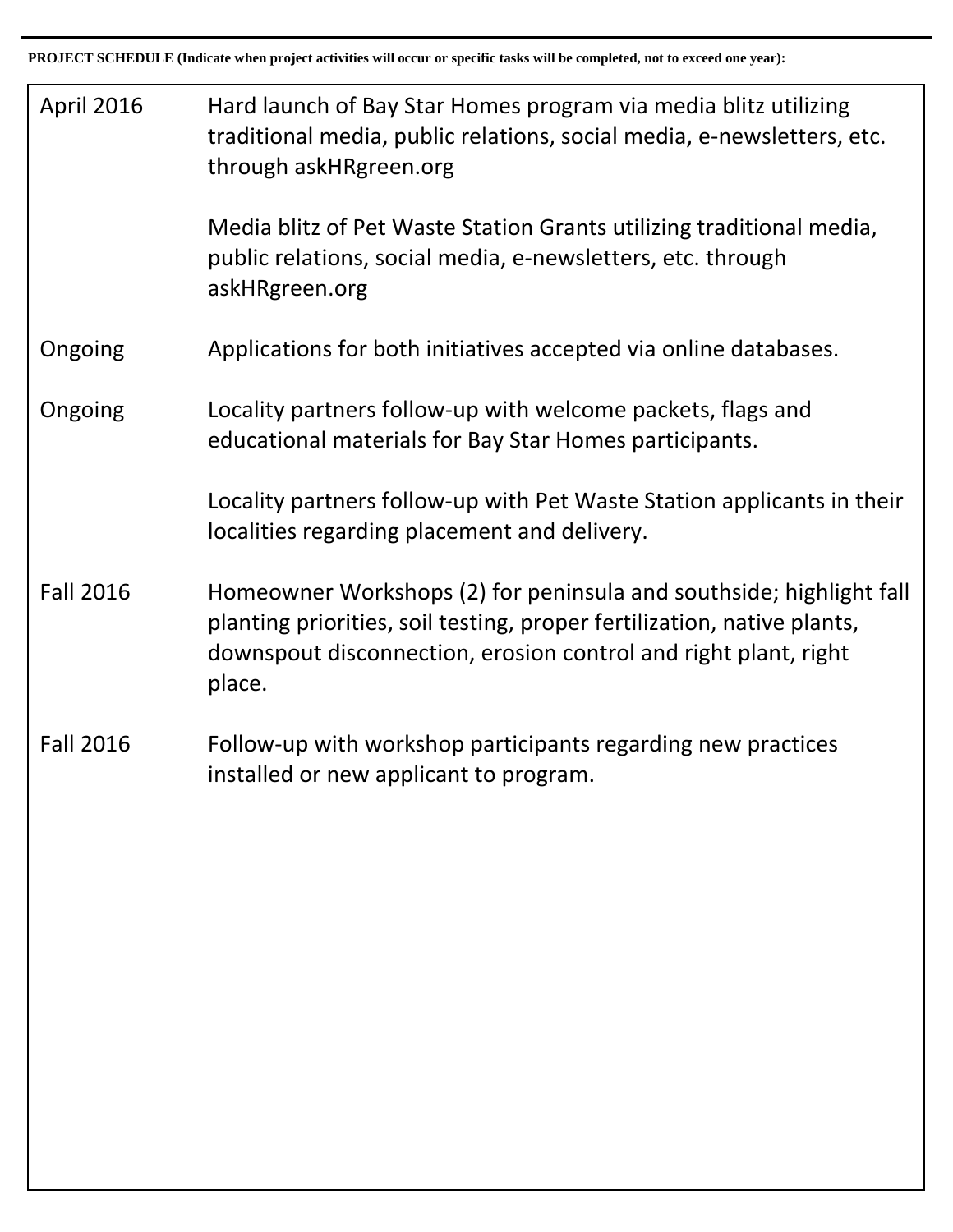**CONTINUE PROJECT SCHEDULE (Indicate when project activities will occur or specific tasks will be completed, not to exceed one year):**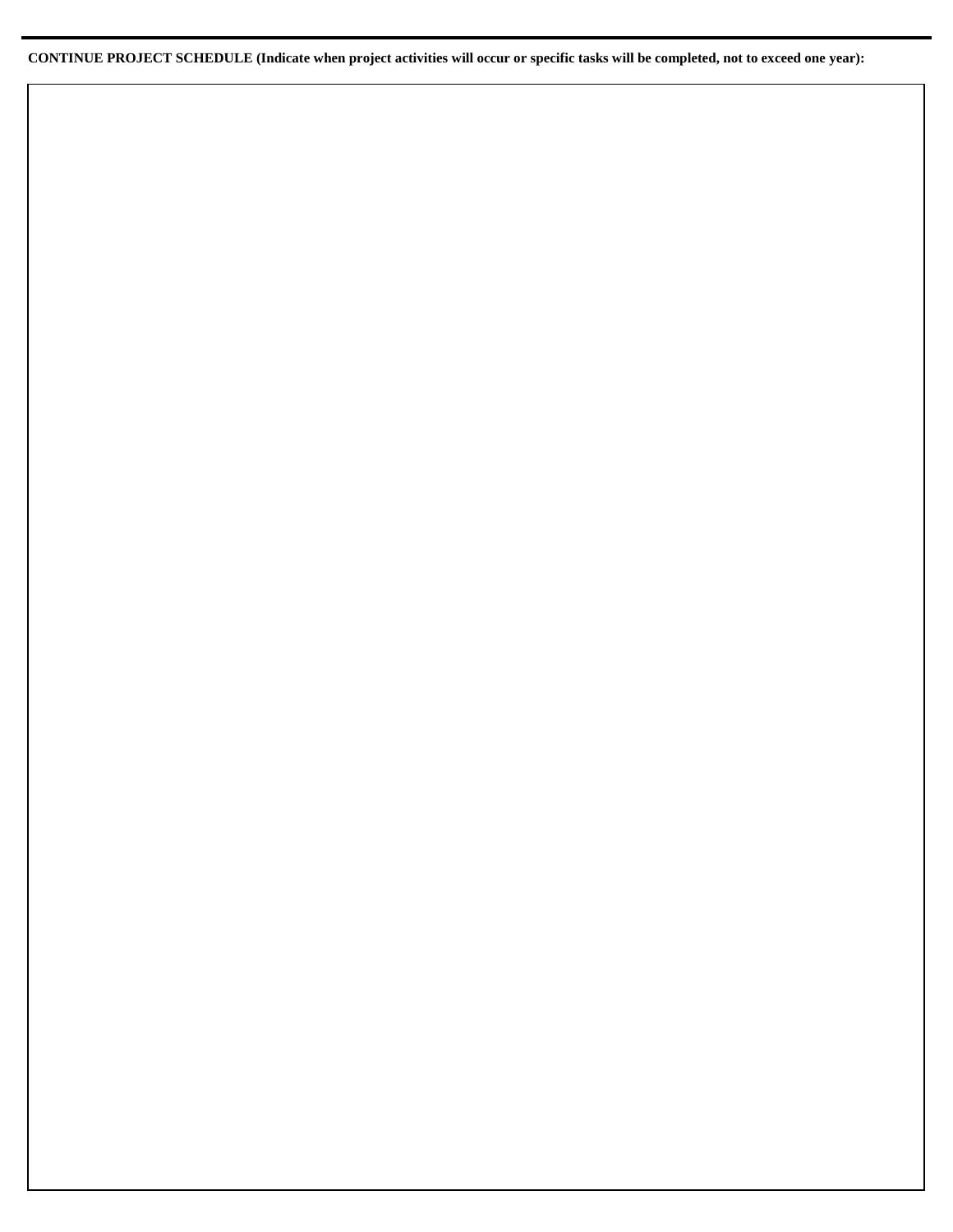**DESCRIBE HOW THE PROJECT'S SUCCESS OR EFFECTIVENESS WILL BE EVALUATED:**

To participate in the program, applicants must register online at: http://askhrgreen.org/pet-waste-station-grant-online-application/ Or complete the following form and submit it via mail to HRPDC: http://askhrgreen.org/wp-content/uploads/2014/08/askHRgreen-Pet-Waste-Station Application Form v2.pdf

The project's success will be evaluated by the number of applications to the Pet Waste Station Grant program, distribution of the stations across the watersheds of the Chesapeake Bay and successful installation and maintenance of the stations by the applicants. The application requires detailed needs assessment, installation and maintenance planning, as well as an opportunity for further engagement with the organization via askHRgreen.org and the locality.

To participate in the Bay Star Homes program, area residents must register online at: <http://askhrgreen.org/baystarhomes/>

Participants can also register in person at the HRPDC office or at local community events where signups are collected.

The project's success will be evaluated by the number of residents that sign up for the Bay Star Homes program, the number of soil tests completed, the number of residents that attend workshops and improved knowledge of the individuals that completed surveys both before and after educational workshops and as a result of participating in the program. We will also encourage feedback and reports from residents regarding pollution and water quality concerns in their watersheds.

The registration interface features a variety of initiatives that residents will pledge to fulfill in order to become part of "Bay Star Homes". HRPDC staff will track the number of residents committed to these initiatives. All records will be maintained in a database for reporting and future referencing.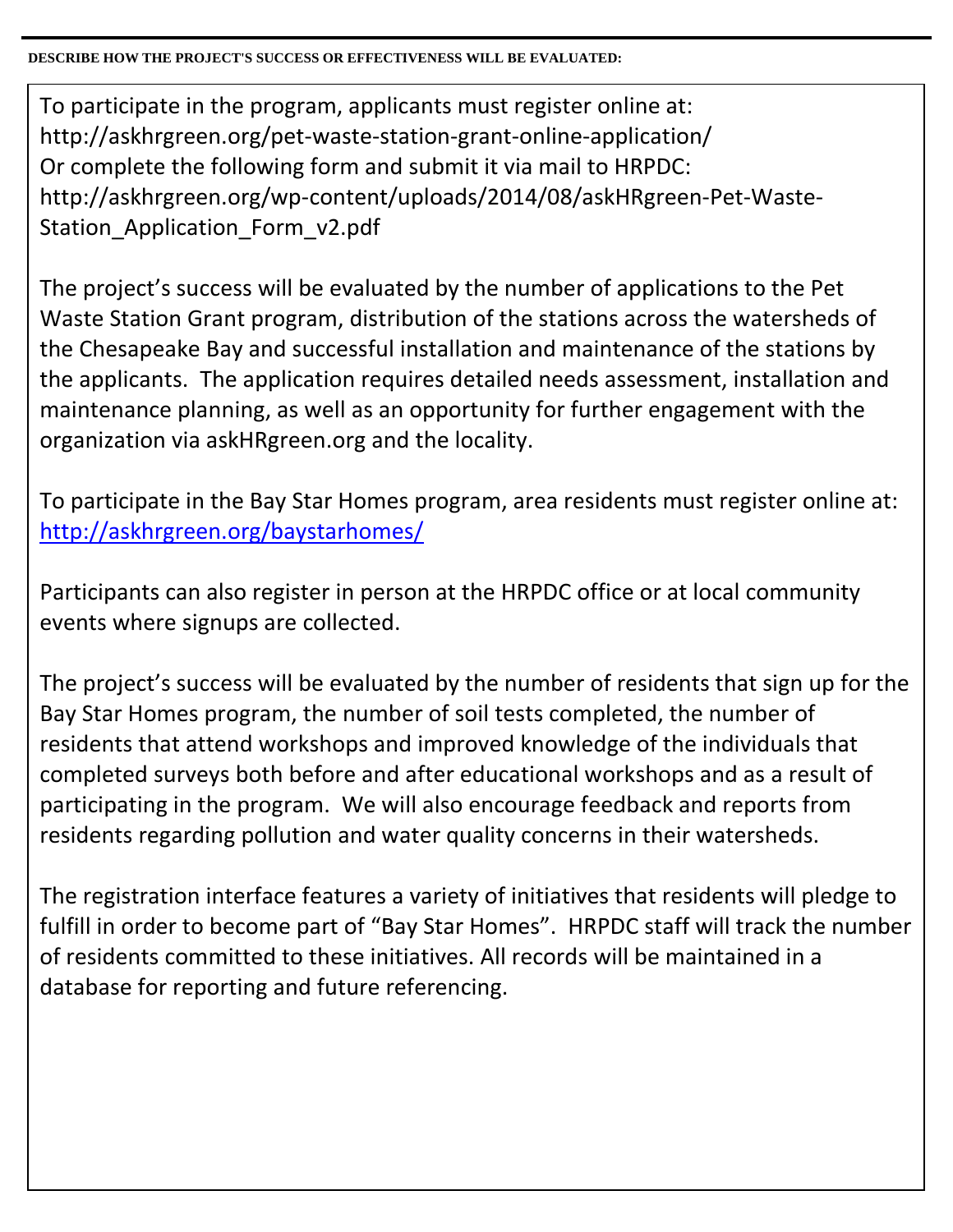### **CONTINUE DESCRIBING HOW THE PROJECT'S SUCCESS OR EFFECTIVENESS WILL BE EVALUATED:**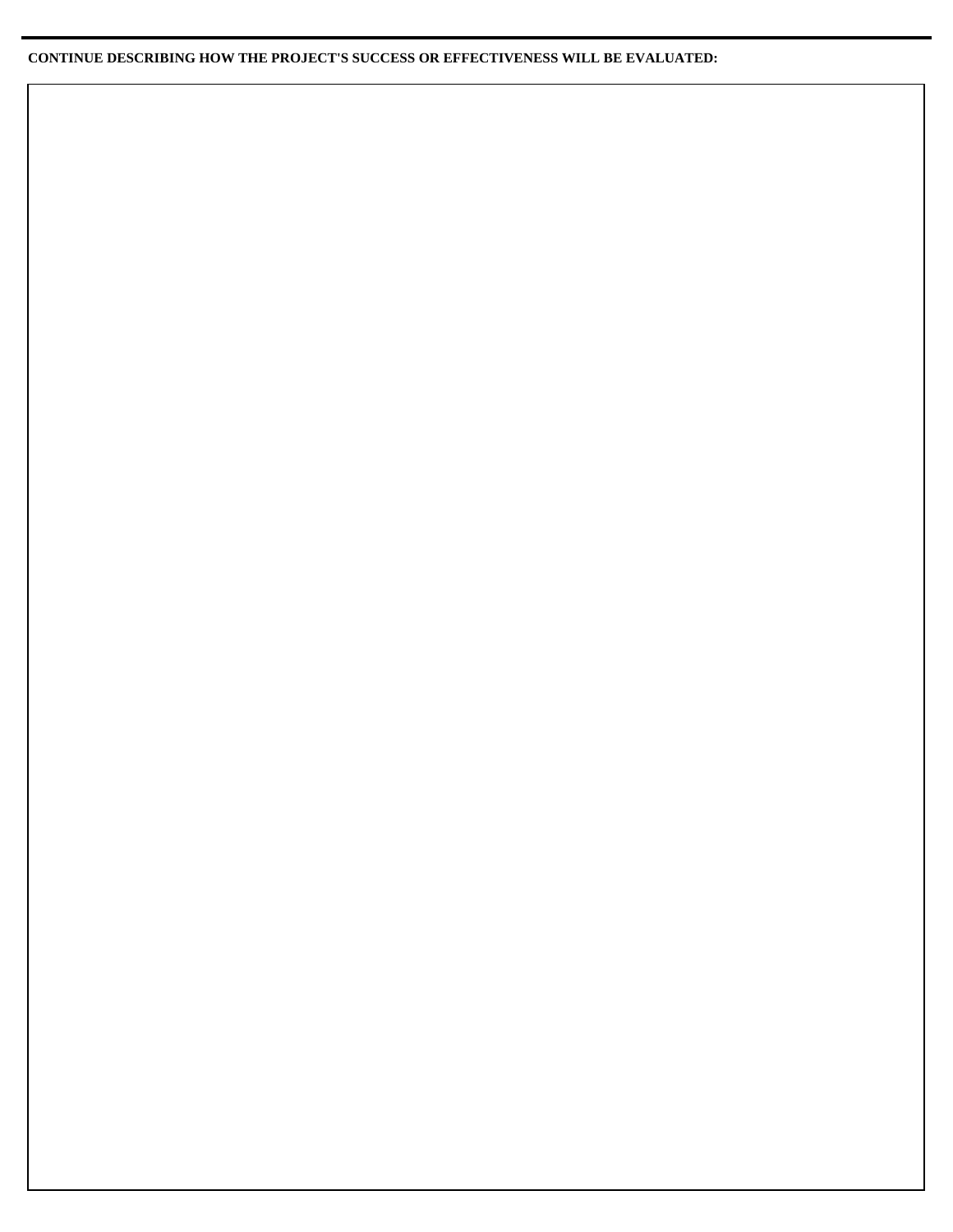## **DESCRIBE PLANS FOR PROMOTING THE SALE OF THE LICENSE PLATE:**

- Funding attribution on project materials and news releases
- Project updates via askHRgreen.org and HRPDC blog and social media that include details on purchasing plates, tax deduction and benefits of buying the plates
- Links to DMV site with information about the Chesapeake Bay plates on askHRgreen.org and HRPDC.gov
	- o <http://www.dmv.state.va.us/exec/#vehicle/splates/info.asp?idnm=CB>